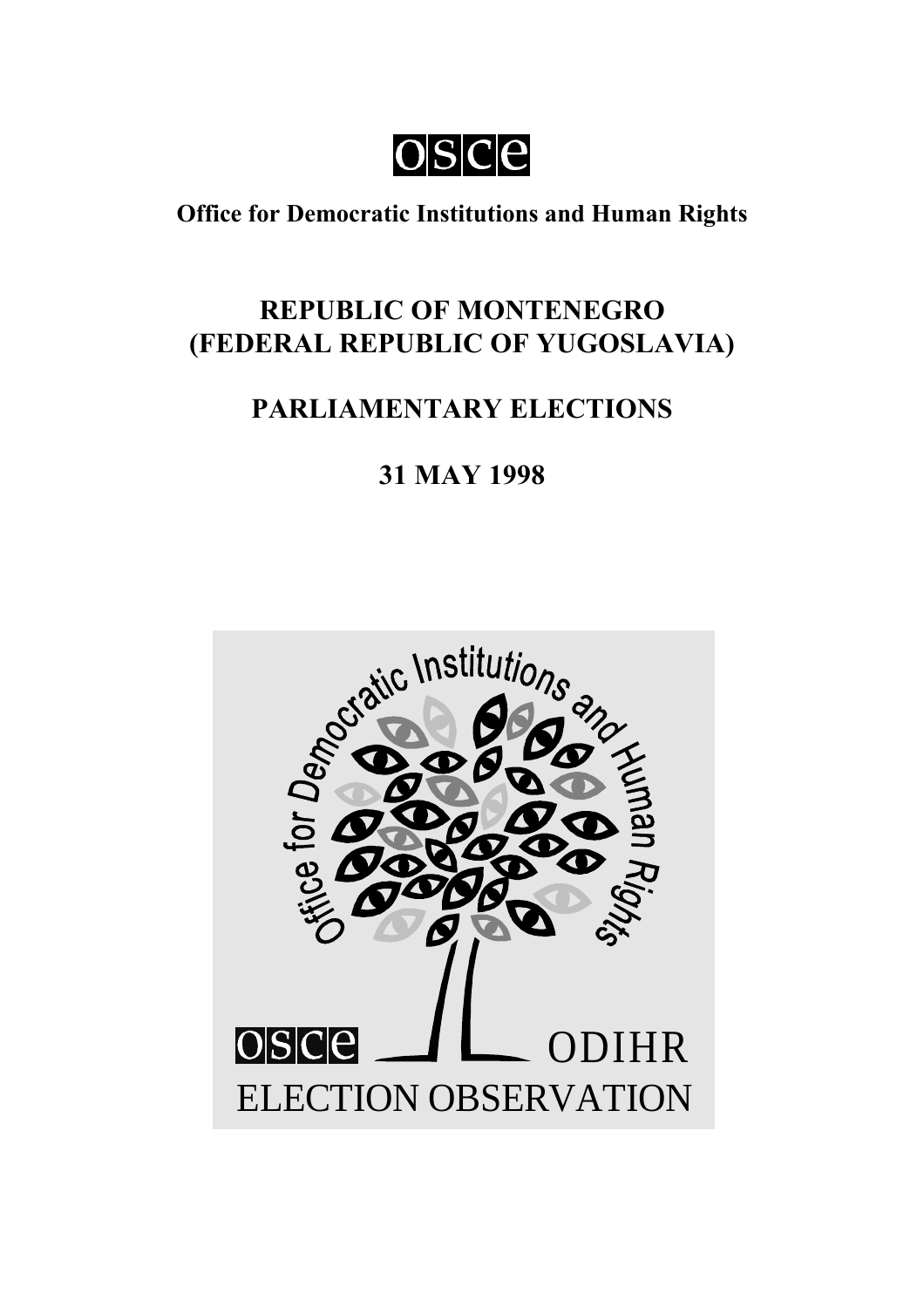## TABLE OF CONTENTS

#### I INTRODUCTION

Summary of Conclusions

#### II THE LEGISLATIVE FRAMEWORK

- II.1 General
- II.2 The Electoral System
- II.3 Some Legal Issues
- III THE ELECTION ADMINISTRATION
- IV VOTER AND CIVIC EDUCATION
- V VOTER REGISTRATION
- VI CANDIDATE REGISTRATION
- VII THE PRE-ELECTION CAMPAIGN
- VIII THE MEDIA
- IX OBSERVATION ON POLLING DAY
- X OBSERVATION OF COUNTING
- XI AGGREGATION AND VERIFICATION OF RESULTS
- XII RECOMMENDATIONS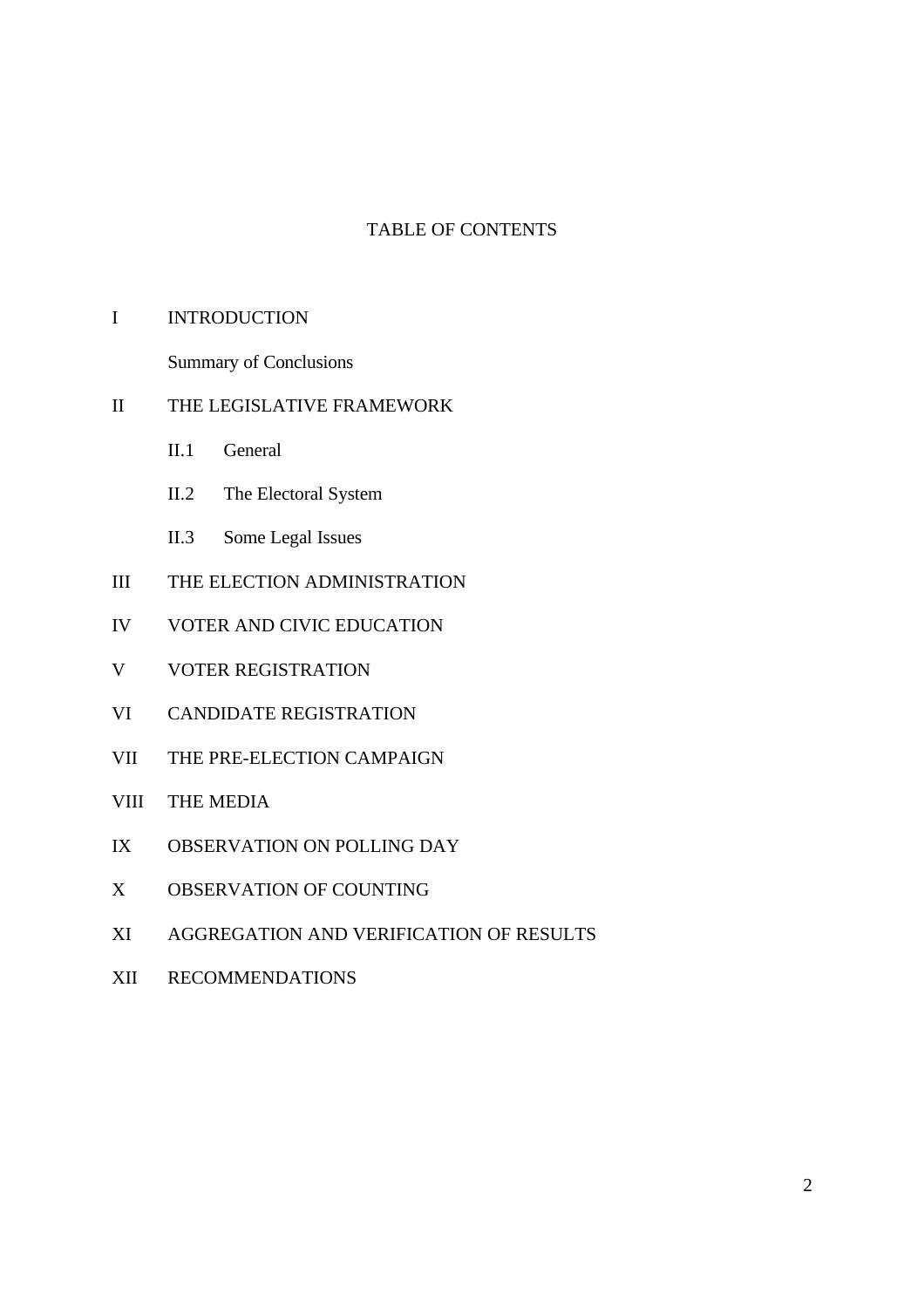## **I. INTRODUCTION**

Upon invitation from the President of the Assembly of the Republic of Montenegro of 11 March 1998, the Organisation for Security and Co-operation in Europe is Office for Democratic Institutions and Human Rights (OSCE/ODIHR) established an Election Observation Mission in Montenegro for the 31 May Parliamentary elections.

Mr. Javier RupØrez, President of the OSCE Parliamentary Assembly and of the Foreign Affairs Committee of the Spanish Parliament, was designated by the OSCE Chairman-in-Office as his Representative to the Election Observation Mission.

Mr. Kåre Vollan was appointed as the Head of the ODIHR Election Observation Mission in March, upon being seconded by the Government of Norway.

This statement is based upon the collective findings of observers from 26 countries, including parliamentarians and public officials representing the OSCE Parliamentary Assembly, observers seconded by the OSCE Participating states, officials from local Embassies, as well as representatives of NGOs. In total, 117 short term observers and 21 long term observers and core staff members were deployed throughout the Republic of Montenegro. As part of the ODIHR Observation Mission, the Osservatorio di Pavia conducted a detailed analysis of the two state TV channels, upon being seconded by the Italian government.

## **SUMMARY OF CONCLUSIONS**

**The Parliamentary election was generally well conducted and represents a significant improvement over the previous elections held in the Republic of Montenegro. The election is a step forward towards meeting OSCE commitments.**

**The Election Observation Mission is pleased to note that most of the recommendations issued by OSCE Election Observation Mission in 1997 and by the OSCE/ODIHR Technical Assistance Team in February 1998 have been implemented. The legal framework and administrative procedures were adopted by consensus among all parliamentary parties, and the voting was carried out without any major problems on election day.**

**The parties should be commended for their calm behaviour after the elections, and for accepting the results. It is essential that all parties work now at establishing a climate of dialogue and confidence in Montenegro.**

## **II THE LEGISLATIVE FRAMEWORK**

**II.1 General**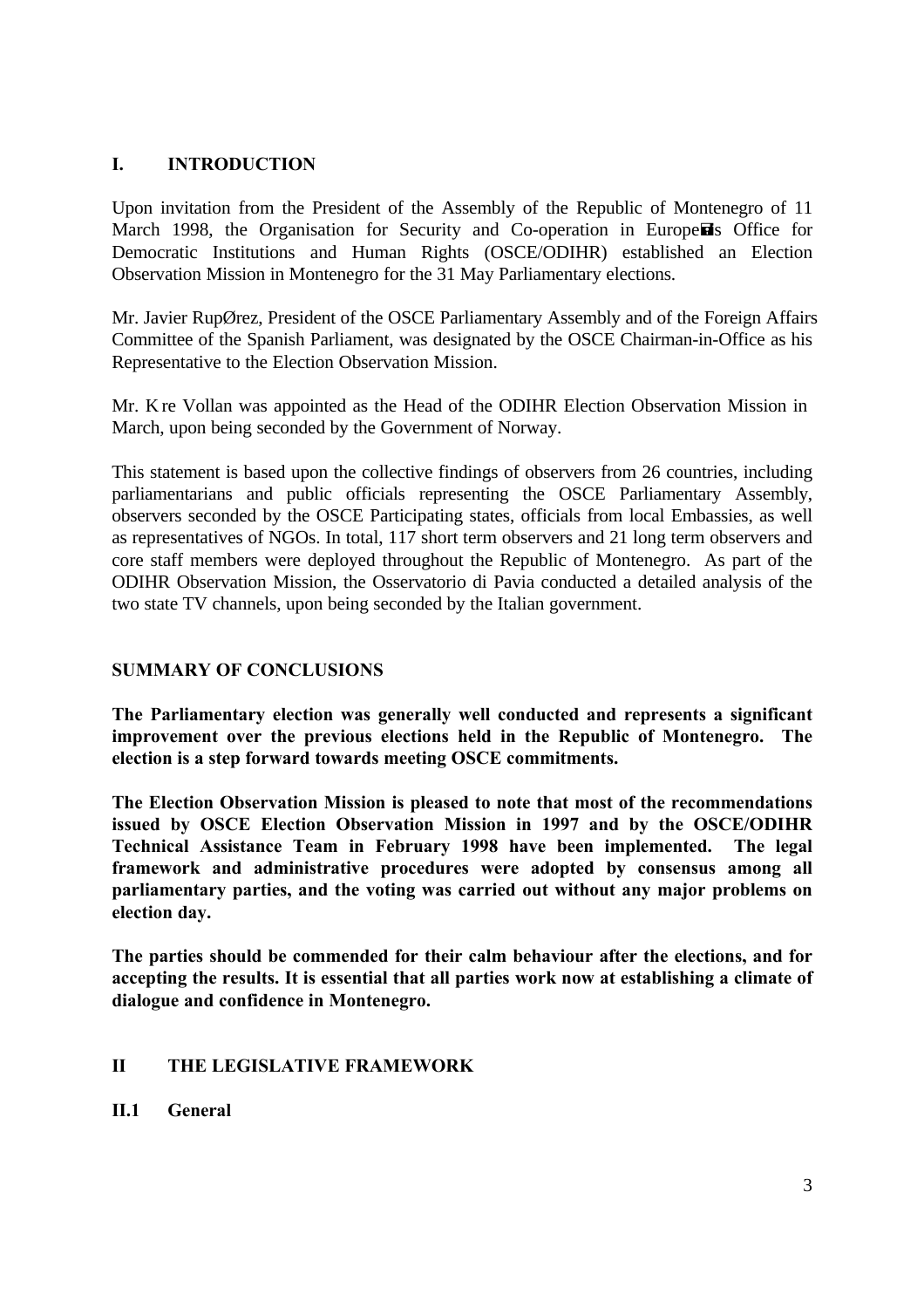It is encouraging that the legal framework and administrative procedures for the elections were adopted by consensus with all parliamentary political parties playing an active role. These laws, coupled with the presence of multi-party polling boards and other controls built into the electoral process, provided a secure framework for the elections.

A media law was developed by the Assembly in accordance with the election law to provide equal access to all political parties during the election campaign. The law itself is very detailed and restrictive in terms of the obligations of state media. State-owned television, radio, and the *Pobjeda* newspaper were obligated to devote much of their airtime and print space to the election campaign. Each day, registered political parties had the right to broadcast a written statement, a press conference, and televised coverage of election rallies. Additionally, statecontrolled television had to provide two minutes of free campaign advertising time each day.

With 17 political parties registered for the elections, *Pobjeda* was required to print up to sixteen pages of Izbori 98 coverage each day, and RTV Crna Gora was broadcasting 5 hours of election coverage each day. Both the Editor-in-Chief of *Pobjeda* and the Editor-in-Chief of State television complained to ODIHR representatives that it was technically impossible to fulfil their obligations under the law. State television was forced to purchase additional cameras in order to follow the election rallies, and *Pobjeda* was forced to cancel popular columns in the paper to allow for mandated election coverage.

The coverage fell short of providing voters with analytical information. The coverage did not challenge journalists to ask questions, or provide editorial comments and further explanation of party platforms or electoral issues. Only one public debate was mandated by the law.

Even though the law did provide for equal opportunities in the specially organised election programmes, a more general approach to develop state media with an independent, yet critical editorial line, is strongly recommended.

It is positive that a mechanism was established for domestic non-partisan and party observers to be accredited to observe the electoral process.

# **II.2 The Electoral System**

The election law prescribes a proportional system in one single constituency covering the whole Republic. Political parties, coalitions, and groups of citizens nominated lists of candidates. Only candidate lists that obtained at least 3% of the total of validly expressed votes took part in the allocation of seats.

For the 1998 elections there was a special arrangement for areas where the Albanian minority has a majority. This is described later. The explanation below refers to the main system as per the law.

The total number of seats that is allocated to each candidate list obtaining more votes than the threshold, is determined using the d'Hondt's method applied to the numbers of valid votes for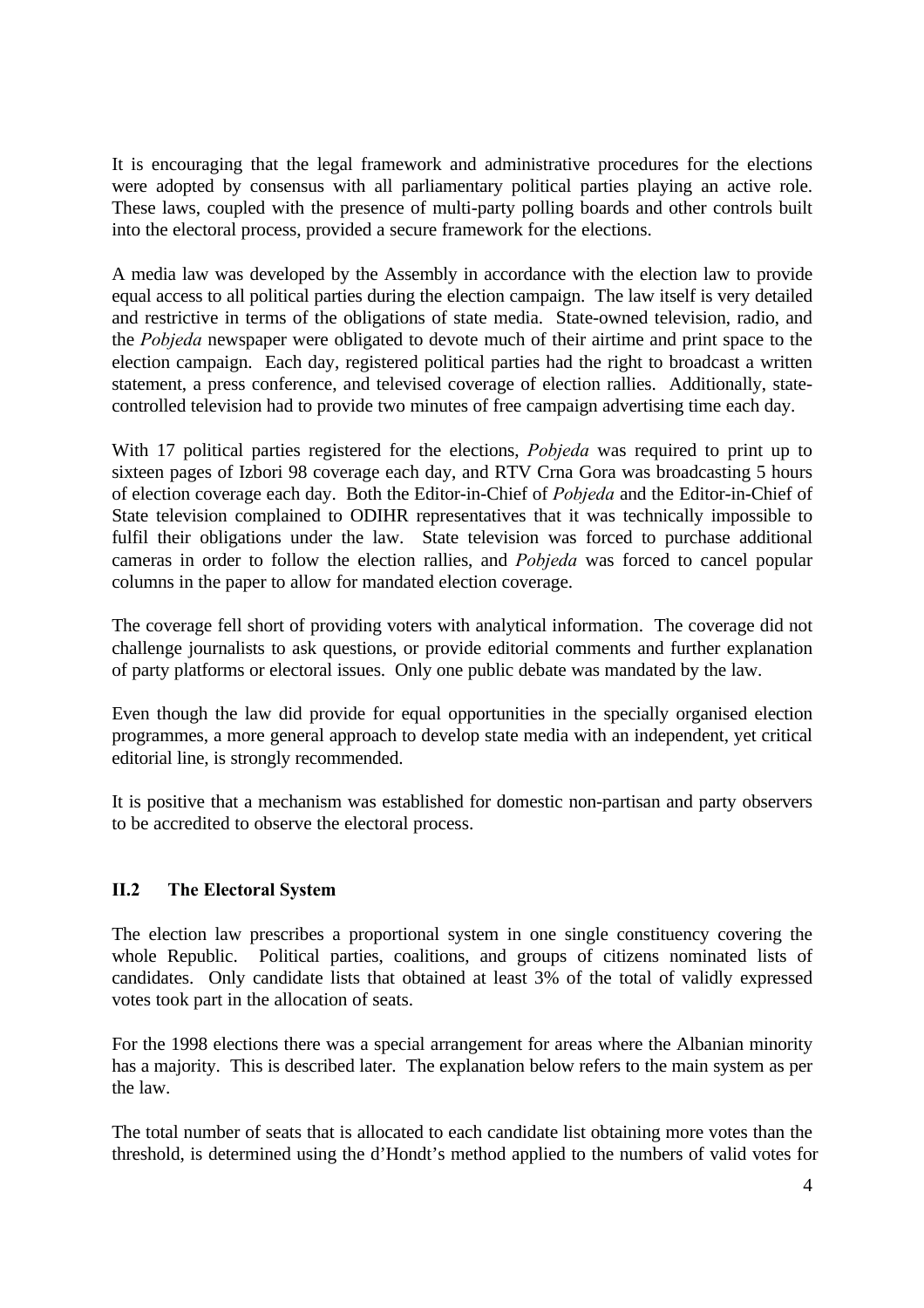each candidate list. The number of votes for each party or block is divided by the total number of seats in the Assembly, in this case 78. These quotients are arranged in decreasing order. Each candidate list is awarded as many seats (mandates) as it has quotients among the 78 highest quotients of the total number of seats a candidate list has won, one half are allotted to the candidates according to their order on the list, and the remaining seats to the candidates on the list in accordance with the decision of the submitter of the list.

As already mentioned the arrangement for the Albanian minority is only a temporary one. It seems that having a proportional representation on a country wide basis is important to the parties in Montenegro. Certainly the system with one constituency only will provide for this. However, it is often important that the Parliament represents other dimensions than the one of political parties, such as geographical regions, ethnic groups, etc. In Montenegro the political element seems to be dominant, and it is therefore important that any arrangement preserves the political competition as the main element.

When ethnic groups are geographically concentrated, it is possible to provide such a combination of dimensions in an electoral system. The ODIHR Technical Assistance Team proposed a system with six regional election constituencies and with an arrangement for compensational mandates for any non-proportional representation. In short, they proposed to draw up constituencies in such a way that minorities could be concentrated to some extent, but still respecting administrative boundaries. From each constituency a number of seats would be distributed proportionally, and then compensated at national level.

There are many ways of working out the details in a system combining regional representation with proportional representation between parties. The common feature is, however, that the political dimension is preserved as the most important one, and that comparatively large minorities within a region can get representation if their members are voting for it.

The arrangement being used in the current elections is quite artificial as it does not follow the regular administrative boundaries, and it can have unintended side-effects not supporting the minority population at all. It does, however, have the same feature as the recommended system described above: it is left with the voters in the end to decide if they want to vote ethnically. In the 1998 elections the Albanian minority chose to do so to a limited extent only.

## **II.3 Some Legal Issues**

## *The Voting Arrangement for the Montenegrin-Albanian Minority*

The main recommendation of the Election Observation Mission is not to repeat the arrangement for voters of the Albanian minority, as it was implemented for these elections. Nevertheless some detailed comments can be useful.

The election law prescribed in the transitional section (Article 118) that for the first elections held, five seats of the Parliament should be elected in polling stations determined by a special decision of the Republican Assembly. Those polling stations had a majority of Montenegrin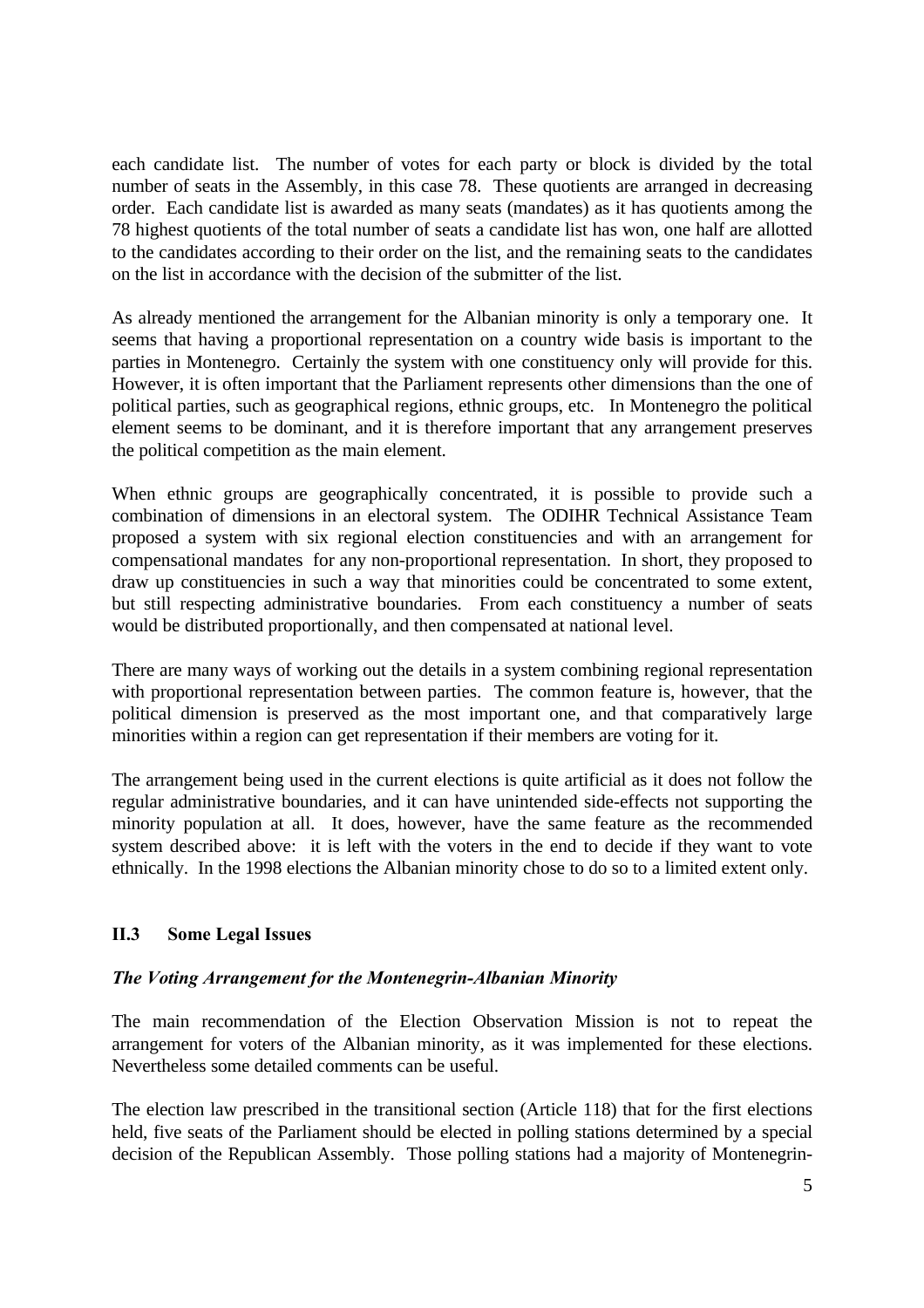Albanian voters, and were referred to as the Special Polling Stations. The number of registered voters in these polling stations was approximately 30,000.

Parties that gained more than 3% of the votes in the Special Polling Stations participated in the allocation of seats. The d'Hondt method was used for the allocation based upon the distribution of votes for the party lists in the Special Polling Stations, after having done a transfer of votes between the Special Polling Stations and the rest of the country and vice versa to prevent waste of votes caused by splitting the country into two constituencies. For the purpose of this discussion we shall use the term Special Constituency for the Special Polling Places, and Main Constituency for the rest of the country (everything but the Special Polling Stations).

Parties that did not participate in the distribution of seats in the Main Constituency, but did participate in the Special Constituency, would get the number of votes they received in the Main Constituency transferred to the Special Constituency before the allocation of seats. Likewise, the parties that did not reach the threshold in the Special Constituency would have their votes transferred to the Main Constituency, if the parties participated in the distribution there.

This system is a rather artificial one, as discussed already. It also had one in-built ambiguity and it can have some unintended side effects which could work contrary to securing representation for minorities.

#### *Ambiguity in transfer of votes*

Article 118 stipulates in paragraph 5:

The votes that a candidate list has won that, according to the number of votes it has won, *does not participate in the allocation of seats at polling stations determined by a special decision of the Republican Assembly*, shall be added to the votes that this candidate list has won at other polling stations in the Republic, on condition that it participates in the allocation of seats at those polling stations.

In paragraph 3 it is stated that:

At polling stations determined by a special decision of the Republican Assembly, *only those candidate lists that have won at least 3% of votes out of the total number of voters that have voted at those polling stations shall be participating in allocation of seats*.

Paragraph 5 makes an arrangement so that the votes cast for parties that do not receive mandates in the special polling stations, but are gaining some in the others, will not have the votes wasted. Those votes will be transferred from the Special Polling Stations and added to the party's votes in the main constituency. There is an ambiguity in this Article. It is not absolutely clear what *does not participate in the allocation of seats"* actually means. It can mean that the party has not received 3% of the votes in the special polling stations, an interpretation that may be supported by Paragraph 3. However, if the purpose of Paragraph 5 is to avoid that votes are wasted, all votes for those lists that have not actually been allocated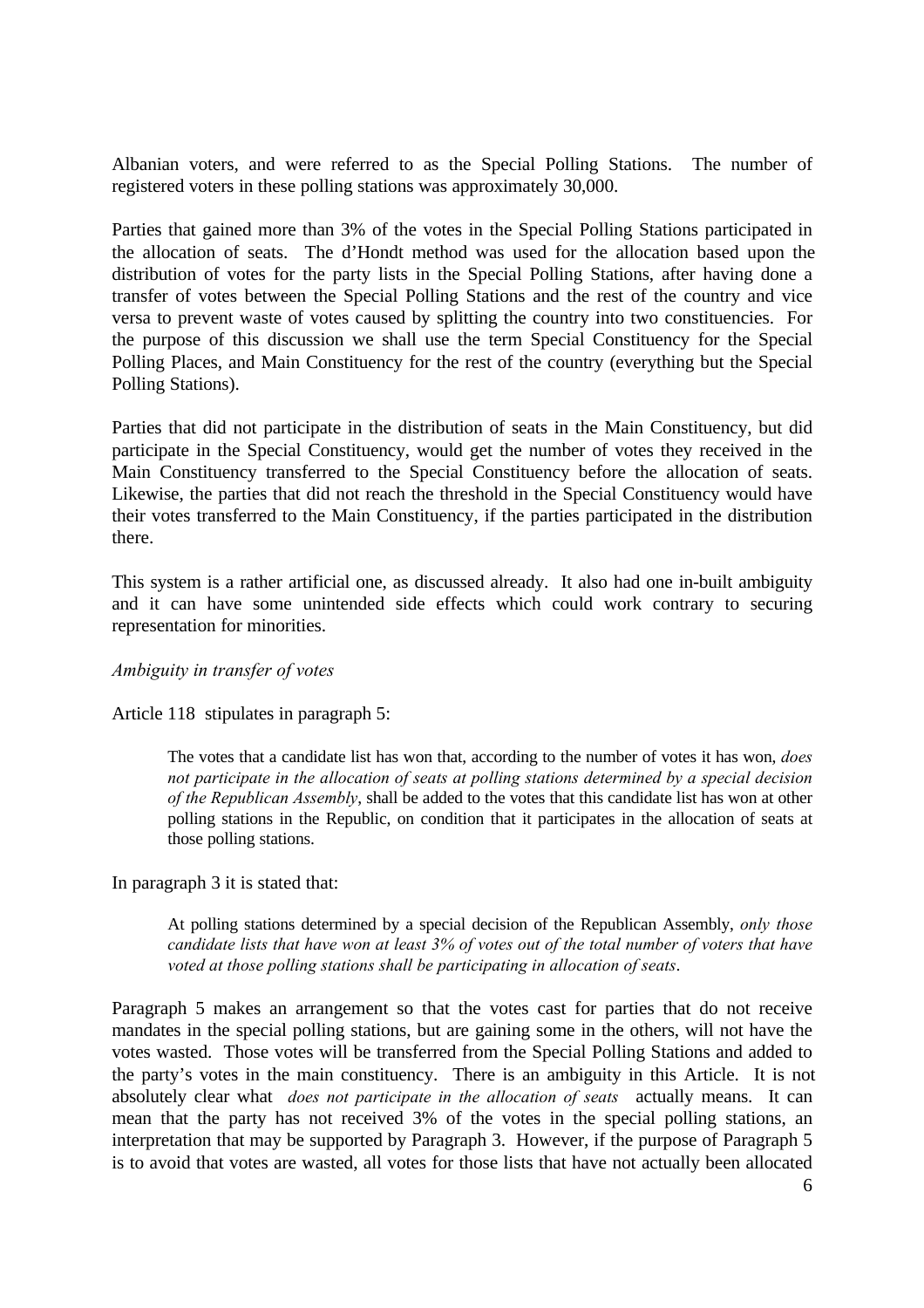with seats, should be transferred, provided the parties are competing for seats in the main constituency anyway. This interpretation is the only logical one, and should clearly be covered by the expression *does not participate in the allocation of seats"*.

There were two lists that were effected by the ambiguity, the Liberal Party and Socialist Peoples Party (SNP). If their votes had been transferred, their number of votes in the main constituency would have increased from respectively 20,650 and 122,388 votes to respectively 21,612 and 123,957 votes. The Republican Election Commission (REC) decided not to make this transfer. Fortunately a transfer of these votes would not have effected the results of the distribution of seats.

## *Side effects*

The arrangement with special polling stations and transfer of votes between those and the main constituency have been made to protect the Albanian minority and to ensure that those votes are not wasted. However, the way the law was drafted, the arrangement could also have helped non-Albanian parties to pass the threshold and to gain seats. If a party not representing a minority had got just below 3% outside the Special Polling Stations and passed the threshold in the Special Polling Stations, this party would get a high number of votes transferred to the Special Polling Stations and there easily get two seats in the Parliament. This situation did fortunately not occur during these elections.

## *Control of Ballot Papers*

The control of ballot papers from the printing to the count of the votes was a major issue in the discussion among the parties. The process contains elements such as control of the printing, the quality of the paper, the counting, verification, stamping etc. This process must be assessed as a whole, and the detailed control and verification of the ballot papers from leaving the printing press till being issued to the voter did indeed provide a good control of ballot papers.

The process was not, however, a very efficient one, and could easily have been simplified.

The original arrangement defined by the REC would have implied a verification stamp after the printing at central level only. This stamp would have had limited value as verification and control, since the stamp is applied immediately after the printing. Upon a change in the Election Law on 19 May, the procedure was changed into an extremely stringent system of stamps and annotations at central, municipal and polling station level. The stamping of all ballots by the polling boards on the morning of the elections with a stamp unique to the polling station and with all party representatives present, provided the crucial element in the chain of control measures.

A simpler procedure that would still provide a transparent and safe process would be to adhere to a more detailed procedure for the selection and control of the printing house and then restrict the stamping of ballot papers to the polling station level, and possibly the Municipal Election Commission (MEC) level.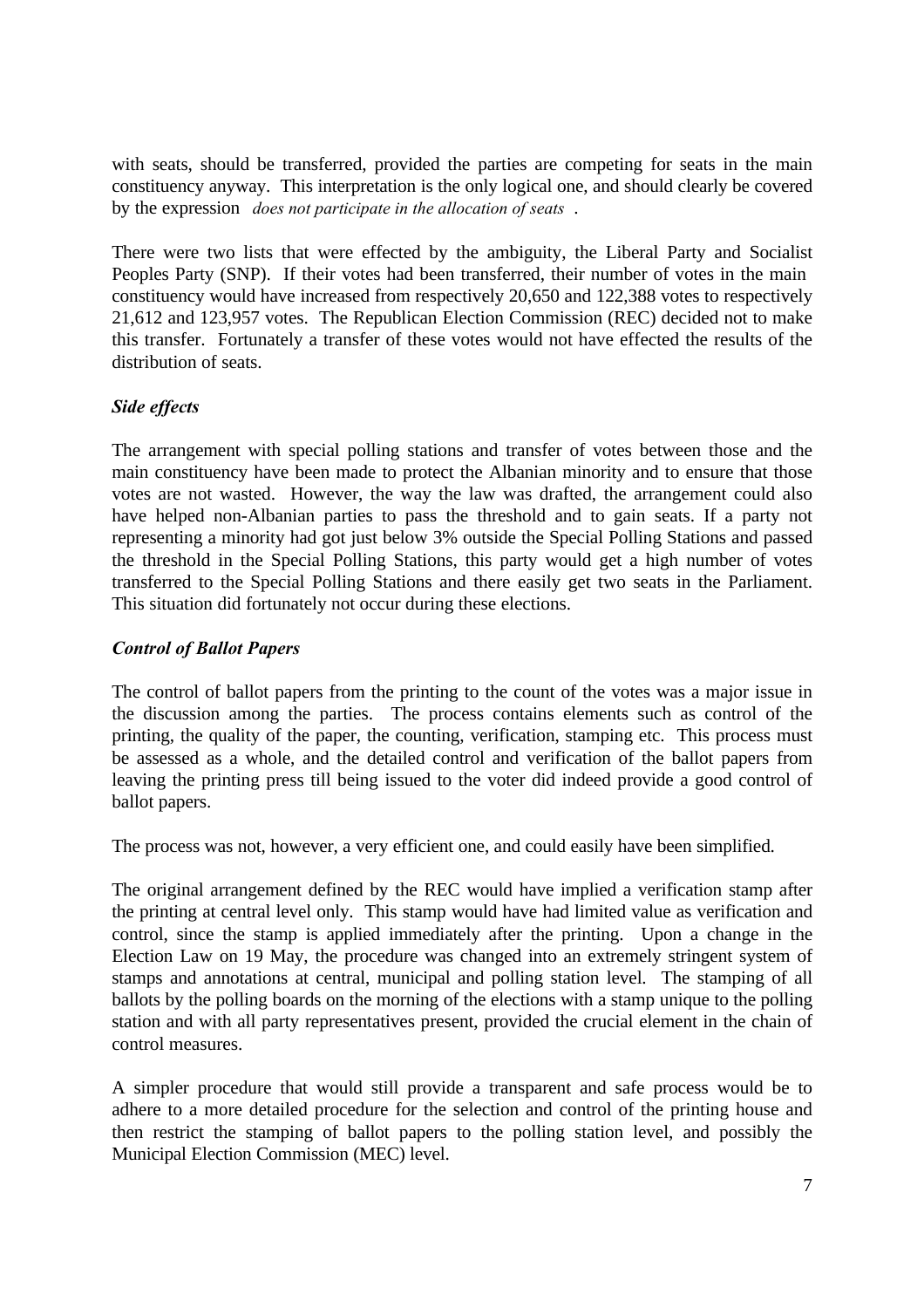## *The Allotment of Seats within a Candidate List and Replacement of Elected Representatives*

The election law stipulates that half of the seats won by a party will be allotted to the first names on the candidate list and the rest will be given to candidates after an internal decision of the submitter of the list. It is also stated that a representative's mandate expires if he or she ceases to be member of the party submitting the list. These provisions limit the transparency of the allocation of mandates and the voters' ability to decide on the allocation of seats, and are contrary to commonly accepted standards. The Constitution of the Republic of Montenegro Article 77 states that: *'Every deputy shall decide and vote according to his own beliefs and may not be recalled.'* This article also works against the parties' right to withdraw their representatives, once elected.

#### *The Effect of Incomplete Voters Register*

The Law on Voters Registers stipulates which data should be entered for each voter. In addition to the name, the most important entry is the unique personal identification number that every citizen is issued. In the end there were approximately 32,000 voters that did not have this number entered, and questions were raised about the possibility to identify these persons properly in the polling station. The Supreme Court, which was the responsible authority for the final version of the voters register, decided to keep these voters in the register with the following argument: The Law on Voters Registers placed a responsibility on the local authorities in properly completing the register. However, it was not an individual obligation to check and correct the data. If the authorities therefore failed to enter complete data, this was not enough to deprive a citizen his or her right to vote.

The authority for the procedure in the polling stations rested with the REC. The REC and all parties in the Parliament were of the opinion that it would be too difficult to identify these voters in a unified and safe way, and they decided that these people should not be given a possibility to vote. The Election Observation Mission supported this decision. It should be noted that the voters had been called to correct their data in a number of ways, and it was expected, and later confirmed, that there would be a very small number of genuine voters among the 32,000. Most of these would be duplicates, people who had left the Republic or dead people.

Still, there was an inconsistency in the register, and this inconsistency should be removed by issuing a clear legal provision to delete the entries that are missing the most crucial data.

#### *Conditions for Repeat Elections*

The election law Article 89 stipulates that the election in a polling station should be repeated if the number of ballot papers in a ballot box is higher that the number indicated in the voters register. This happened in one polling station, where one extra ballot paper was found in the ballot box, and a repeat election was held three days after. This is an unreasonably strict rule.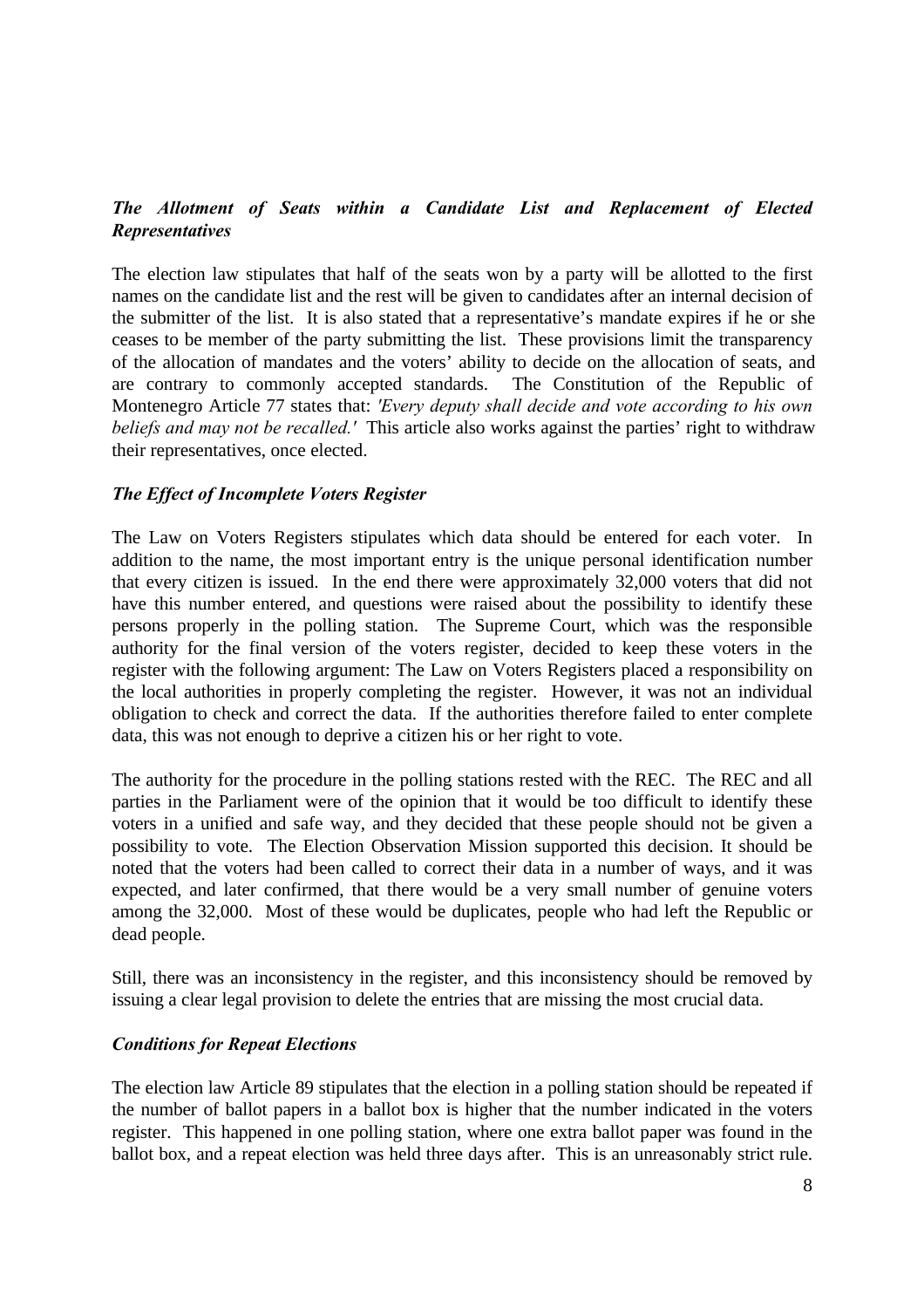It should be considered to change this in such a way that small differences that cannot affect the results do not necessarily have to be repeated. In the case of re-election, the difference in result between the two elections is inevitably much higher than one vote, and it seems to be more unfair to have those changes that a re-election inevitably will bring than accepting an insignificant difference.

## *Polling Station Procedures*

The process in the polling stations was more efficient than during the presidential elections, mainly due to a reduced number of voters in each polling station. The checking and spraying of indelible ink, that was introduced as a security measure for this election only, went technically quite well. With further improvement to the voters registers, however, it should not be necessary to repeat this in future elections.

The arrangement of circling the voter's number in the extract of the voters register and signing in a separate book, should also be simplified. A signature directly in the voters register only, should be considered.

## *The Claims Process*

According to the Election Law the Polling Boards shall deliver the protocols to the MECs not later than 12 hours after the closing of the polling station. The MEC shall deliver their protocols not later than 12 hours after receipt of the Polling Board protocols. The REC shall establish preliminary results of the elections not later that 12 hours after the receipt of the MEC reports.

The Law on the Constitutional Court states that the deadline for filing complaints to the Constitutional Court is 24 hours after having received a decision, and the Constitutional Court must decide on such decisions 48 hours after the complaints are filed.

The election law then states that the REC must publish the results within 12 hours of the expiry of the decisions on the complaints.

The preliminary results published by REC did not contain the calculation of allocation of seats. this means that claims could have been filed even after the publication of the final results. To avoid this in the future, it should be made clear that the preliminary results should include the allocation of seats in addition to the detailed summary of the votes.

# **III THE ELECTION ADMINISTRATION**

The electoral administrative structure consisted of a three-tiered hierarchy with the Republican Election Commission (REC) on the highest level, and with 21 municipal election commissions (MECs), and approximately 1050 polling boards (PBs). The election commissions and polling boards operated according to permanent and expanded membership. Both the REC and MECs consisted of permanent members appointed for four years, all of whom were lawyers. Each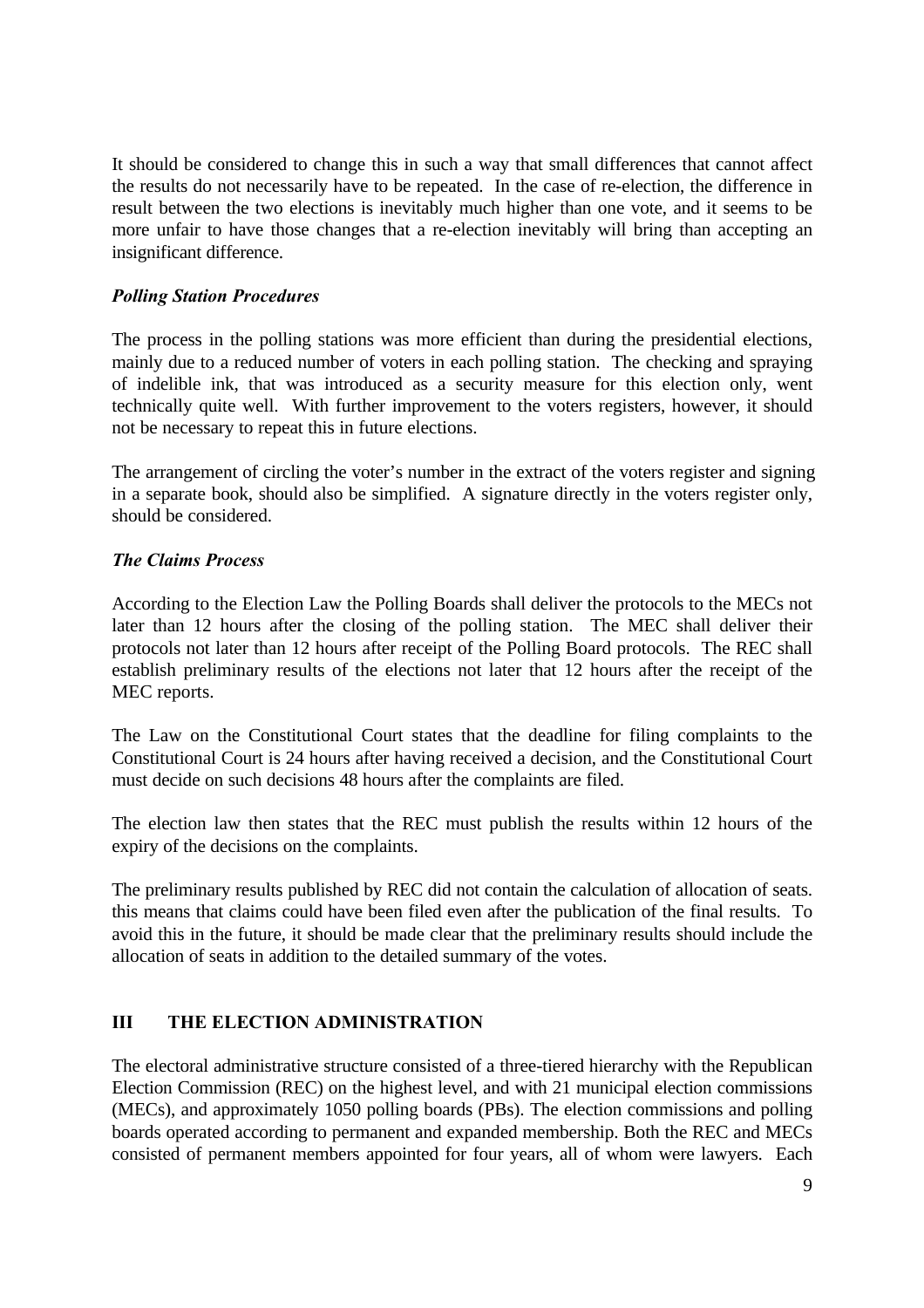political party, coalition, and citizens' group which had submitted lists, were entitled to nominate a representative to the electoral body which certified their candidate list and each subordinate electoral body. Expanded members began participating in the work and decisions of the commission 15 days before the elections.

The permanent members of REC are the chairman, the secretary and seven permanent members appointed by the Republican Assembly. The MEC has a chairman, a secretary and three permanent members appointed by the Municipal Council. The polling boards had a chairman and two permanent members appointed by the MEC.

The make-up of the commissions and boards is a combination of neutral permanent members and extended party membership. Based upon earlier experience, however, there was also an effort to give the permanent membership a multi-party flavour. In the REC there are representatives from the major Parliamentary parties, and a decision passed by the Parliament in February 1998, recommended a multi-party composition of the permanent membership of the MECs as well. Most Municipal Councils followed this recommendation, but a few insisted that the permanent members did not have party affiliations at all. Some parties - in particular the SNP and the Liberal Party complained that they did not have members in every MEC, in particular where they did not have a strong representation in the Municipal Council. However, with the exceptions of those insisting on neutral members, the MECs were multiparty, even though all parties were not represented. Regardless the appointments were according to the law, and the best guarantee for transparency and control was the extended membership of the commissions.

According to the law, the expanded membership had the same rights and duties as the permanent members in the commissions and the boards. However, in practice, they were in many cases acting more as observers, particularly in the polling boards. A more efficient process could have been carried out if all members had been active in sharing the work.

The Voters Register was not under the authority of the REC, but was shared between the Ministry of Justice and the Municipalities. Only the Municipalities had authority to make changes to the register, whereas the Ministry of Justice could issue instructions only. The technical work was undertaken by the Secretariat for Development. In the period of 10 to 26 May the Supreme Court had to decide on all changes to the register. It should be considered to strengthen the authority of a central body on a permanent basis in the registration process to secure that obvious mistakes can be corrected efficiently.

## **IV VOTER AND CIVIC EDUCATION**

From the time that voters registers were made public on April 14, all governmental agencies involved with the election process made a huge effort to inform voters that they should check their status on the voters register if they intended to vote in the May 31 elections. This was accomplished via personalised letters to people requiring amendments to their registration, the use of all forms of national and local media, toll free telephone numbers, mobile registration centres, giving the registers to the political parties in electronic form and an Internet web site.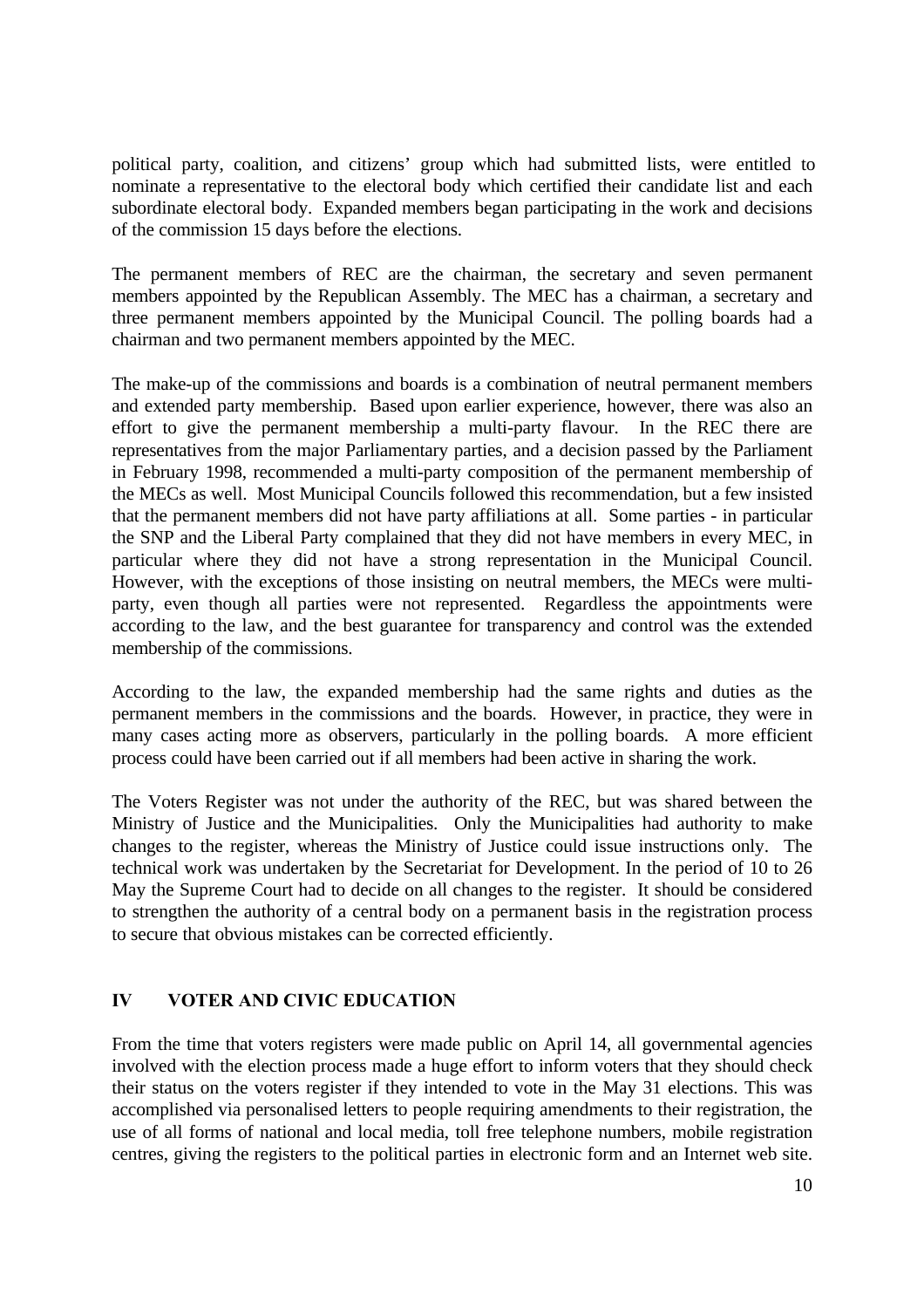In addition, the International Foundation for Election Systems developed and financed an informative and imaginative series of voter education and motivational spots for both television and radio.

With a turnout of seventy five per cent, there is little doubt that people were well informed about the elections. According to observer reports ninety nine per cent of voters seemed to understand the voting process.

## **V VOTER REGISTRATION**

The quality of the voters register for these elections represents a significant improvement on that used for the 1997 Presidential elections. Officials from the Ministry of Justice, the Secretariat for Development and the Municipal authorities are to be commended for the huge resources put into updating, centralising and computerising the register. Those political parties which assisted this process by encouraging their voters to register and pointing out deficiencies are also to be commended.

From April 14 to May 10 citizens had the opportunity to verify their status on the voters register at the municipal and/or national level, but amendments could be made at the local level only. Municipal Authorities worked under the guidance and supervision of the Secretariat for Development and Justice Ministry respectively.

During this period more than 19,000 new entries and more than 29,000 deletions were made. In total more than 600,000 changes were made to the voters register. The most crucial problem remained however, the high number of voters without a unique identification number which, although reduced from over 93,000 to 35,000, was a definite requirement to vote and of those 35,000 the real number of voters was unknown.

After the close of registration there followed a fifteen day complaints and appeals process through the Municipal Authorities adjudicated by the Supreme Court. A small number of changes were made to the register and those without a unique identification was reduced, though over 32,000 remained. The political consensus was that those without the personal identification number should be deleted from the register because of the possibilities for the misuse of the incorrect entries, but the Supreme Court argued that neither they, nor anyone, had the authority to do that without proof that those people were not legitimate voters.

The OSCE Election Observation Mission supported the decision made by the REC in agreement with all the parties that the 32,000 persons entered in the voters register without a unique ID number should not be allowed to vote on election day, since their identity could not be established in a uniform and secure manner.

Before the next election, consistency should be brought into the system in such a way that the people entered in the voters register should be allowed to vote. If needed, a change in the law should accommodate the deletion of those without proper identification.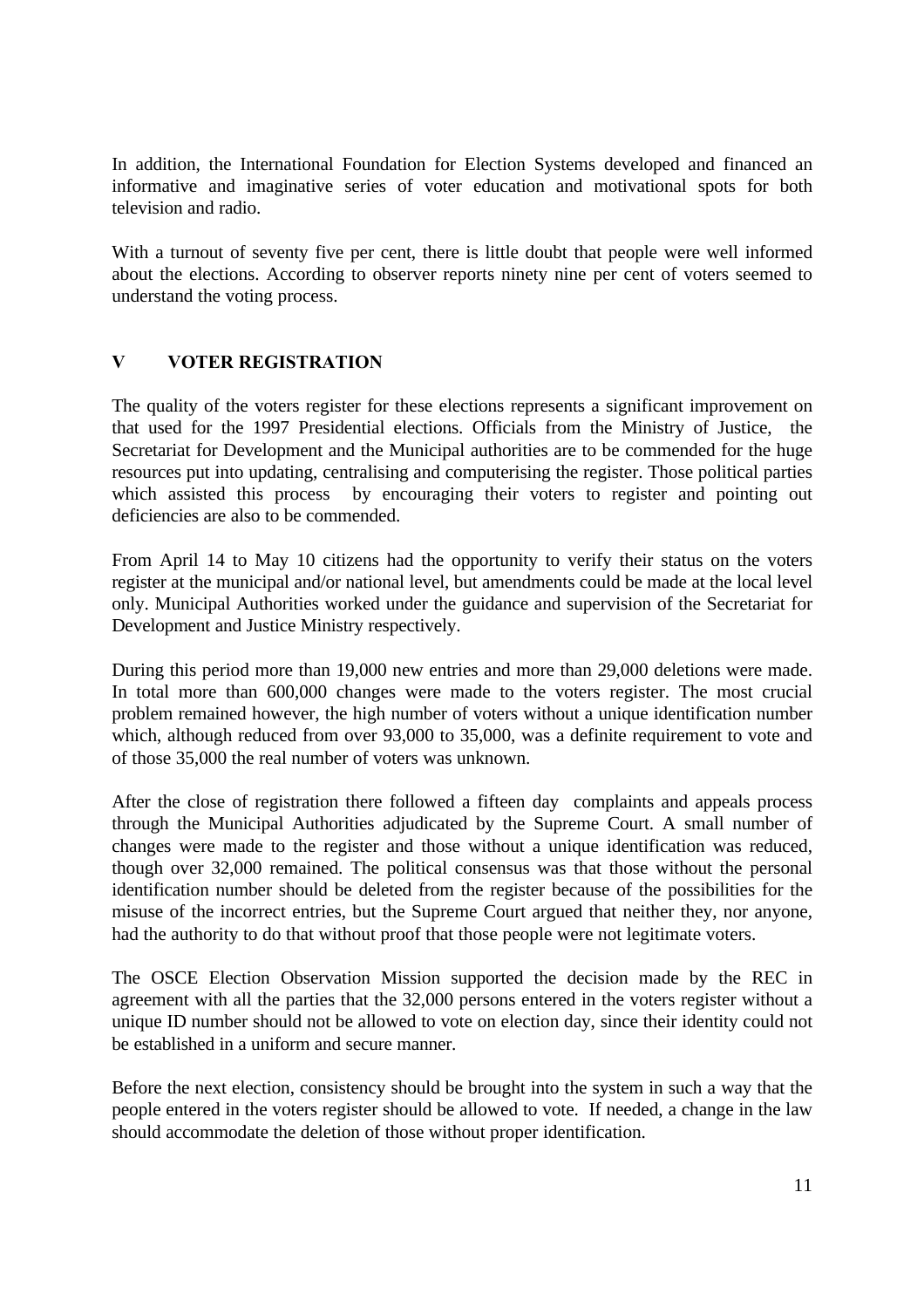## **VI CANDIDATE REGISTRATION**

Political parties and citizens groups had between the 14 April and the 10 May to nominate their candidate lists and were required to provide signatures numbering 1% of the total voters in the last Republican elections - 4,709 signatures. By early May three parties, the Serbian Radical Party, the Socialist Peoples Party and the Liberal Alliance had all been accepted and could begin campaigning, including the use of especially allocated free state media time. By the 12 May thirteen parties and four coalitions were officially recognised as candidates, none were rejected.

## **VII THE PRE-ELECTION CAMPAIGN**

The official campaign began when political parties or citizens groups had their candidate lists and signature requirements verified by the REC.

One of the main features of this campaign was the extreme level of distrust, antagonism and mutual condemnation particularly between the two leading parties. It was argued that the replacement of Federal Prime Minister Kontic on 20 May 1998 with SNP and former Montenegro President Momir Bulatovic, gave the SNP unfair campaign leverage, in addition to the more general criticism of the procedure under which Mr. Bulatovic was appointed. On the other hand the incumbent Government was also accused of abuse of power particularly regarding the state media, public infrastructure and the police. On several occasions two parties, the SNP and the Liberal Alliance threatened to boycott the elections which increased tension prior to election day. The reasons for the threatened boycott were the lack of trust in the voters register and a lack of trust in the actions of the Government during the pre-election period.

Building confidence in the whole electoral process will be one of the most important tasks in the future.

## *Campaign silence*

According to the Law on the Election of Councillors and Representatives, the campaign in the media and by way of public gatherings shall cease forty eight hours prior to polling day. During this time thousands of anonymous leaflets were distributed and posters put up but, in general, the campaign was carried out according to the law, and in a calm and peaceful manner. A number of incidents, however, were of concern:

The publication of opinion polls a week prior to the elections is illegal according to the election law. Nevertheless, on 25 May the Serbian based newspaper Argument, distributed in Montenegro, published a poll indicating that the SNP would get 26% of the vote on election day compared with 37% for the Democratic Party of Socialists (DPS) led Coalition. The following day Montenegro state TV reported the results of the poll during the 16.00 and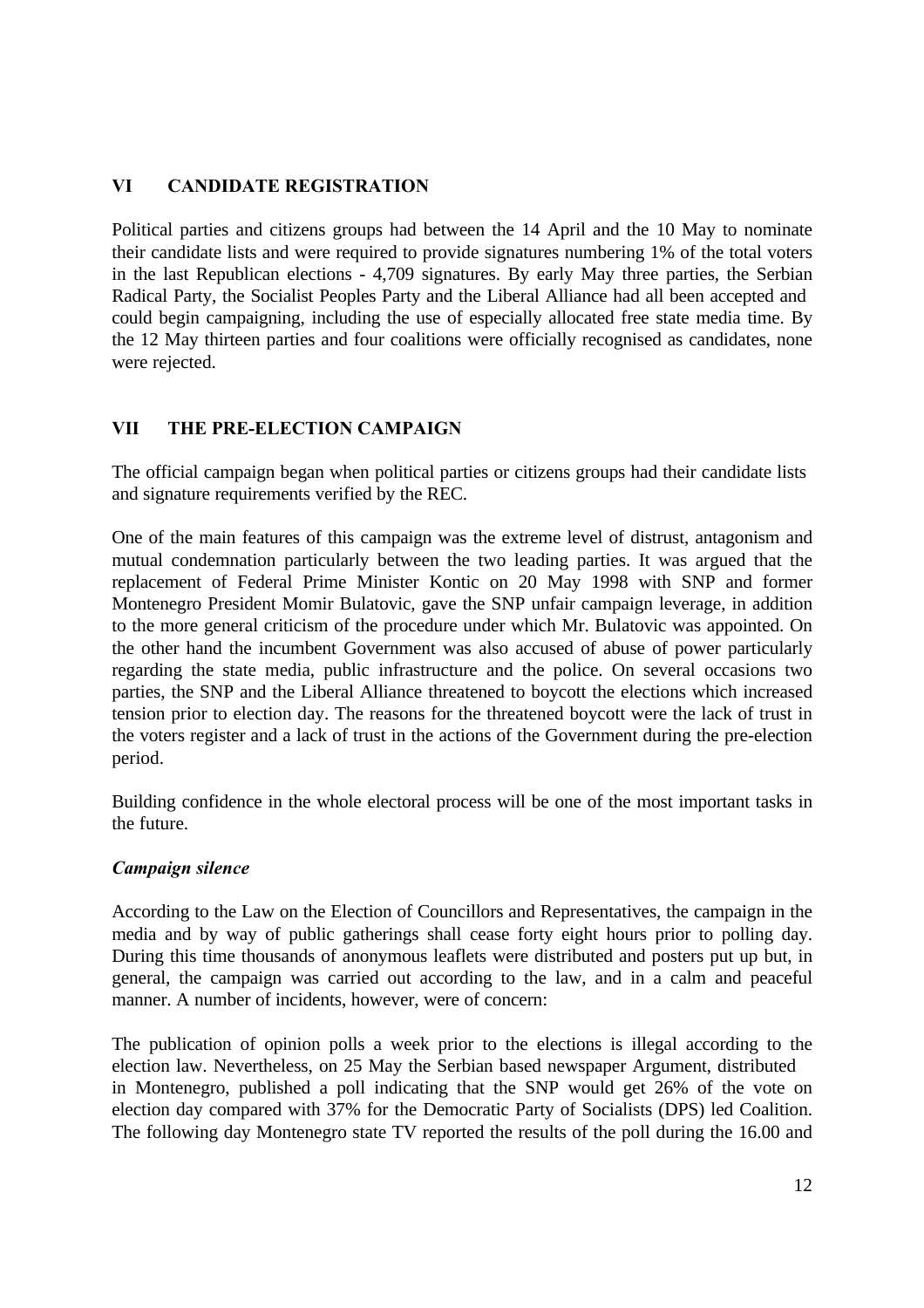17.00 flash news. On the 26 May another Serbian based newspaper distributed in Montenegro published a poll which put the SNP at 39% compared with 22% for the DPS led coalition

## *Violence/Intimidation*

Complaints were received at the OSCE/ODIHR Election Observation Mission by the SNP, and the Serbian Peoples Party (SNS) that the police was conducting illegal house searches around the country and intimidating opposition voters. The Liberal Alliance also complained of being harassed and intimidated at some of their meetings. Observers noted an increase in police presence and activities during the last two weeks of the campaign, though it was unable to determine to what extent these actions have been justified. Observers in Budva investigated one such case which occurred on May 14 where eight officers searched the house of an SNP supporter at 22.00 hrs without a warrant. The police claimed to not need a warrant because the case was viewed as an emergency. Nothing was found during the search.

The cases of alleged police harassment should be duly investigated by the authorities, and if necessary, corrective measures should be taken.

## *Rallies*

Over six hundred official rallies were organised around the country by the seventeen competing parties during the election campaign. The DPS led coalition held over three hundred whilst the SNP more than two hundred. A small number of incidents were reported: two SNP rallies in Niksic (14/21 May) where tear gas was thrown outside the meeting hall where the rally was taking place. Suspects were questioned but no arrests took place. Another skirmish was reported in Podgorica at a rally organised by Jugoslav Left (JUL) (20/5) where it was claimed that a group of unidentified young men had hurled abusive and threatening language at the entrance of the meeting and that physical violence against JUL supporters had also occurred. There was no follow up or arrests made. At the final DPS led Coalition rally in Podgorica (28/5), a firecracker coupled with a rumour of a bomb caused small scale panic with groups around the rally running away. A number of minor injuries were reported.

# *Financing*

According to the law on political party financing, all parliamentary parties and parties on the candidate list should receive a sum of money paid by the state for campaign purposes. The seven current parliamentary parties should share 750,000 Dinars and another 750,000 Dinars should be divided among the seventeen parties on the candidate list. A final 750,000 Dinars will be shared proportionally among candidates which are represented in the new Parliament. Whilst the money allotted for the campaign should logically have been paid as soon as parties lists were accepted, it was not transferred until the 23 May, one week before the elections.

## *Complaints by Political Parties*

Five complaints were lodged to the Constitutional Court during the campaign. Three were dismissed because they had no legal basis, whilst a further two, from the Albanian minority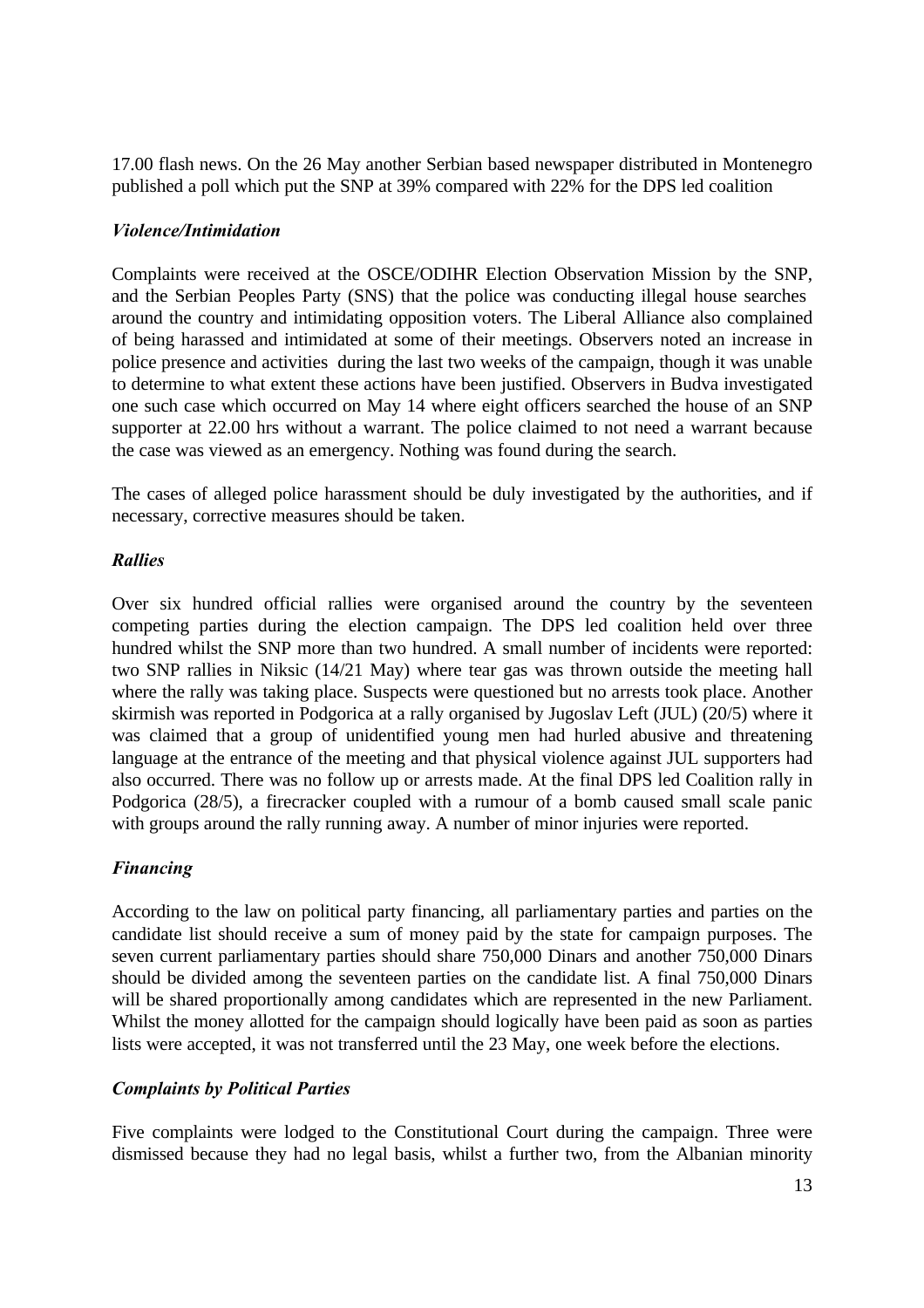parties who complained that their partys names did not appear in the Albanian language on the ballot, were also rejected because they were submitted after the deadline.

In the post election phase only two complaints were filed with the Constitutional Court. These were rejected on a formal, procedural basis, by having been lodged too late, and not having been sent to the REC first. The complaints concerned the Voters Registers and they were filed by the Party of Foreign Exchange Depositors of Montenegro.

## **VIII THE MEDIA**

The media in general and the electronic media in particular played an important role in the election campaign. While even the most important newspapers are plagued by low circulation, almost every home has a television. State television is the most influential because it is the only broadcast that is received throughout the whole country.

Much of the campaign activity took place within the special Izbori 98 programs which were mandated by a new media law. The law made special effort to provide equal access to all political parties during the election campaign. The law itself is very detailed and restrictive in terms of the obligations of state media. State-owned television, radio, and the *Pobjeda* newspaper were obligated to devote much of their airtime and print space to the election campaign. Each day, registered political parties had the right to broadcast a written statement, a press conference, and televised coverage of election rallies.

## **Electronic Media**

The Izbori 98 program succeeded in providing equal access on state television to all political parties during the election campaign. But because of its nature, its length of broadcast, and the lack of editorial input, Izbori 98 did not have the power to influence or educate voters to the degree that such programs such as the prime time news can.

The degree of balance of coverage and equal access for all political parties decreases when discussing news programs on state television. The majority of time (50.6%) during the prime time news at 19:30 is given to President Djukanoviæ and the Montenegrin government, with most of this time classified as positive coverage. Additionally, the ruling party coalition received more than any other political party during the news (12.2%), with the great majority of this time classified as positive (81%). Alternatively, SNP's time during the news was limited (8%) and a greater degree of time was negative (49%) than positive (13%).

Another measure of balance of time and quality of presentation on television is the time during which political figures manage their message by speaking directly to the audience. Final statistics show that there has not been full distribution of time amongst all participants in the political debate. The only groups which have received direct time on state television are the Government (15.6%), the DPS coalition (14.5%), SNP (8%), and the Liberal Alliance (5.7%). If the direct access time of the government and the ruling party coalition are added (30.1%), it is clear that the party in power was given definite priority in speaking directly to the television audience.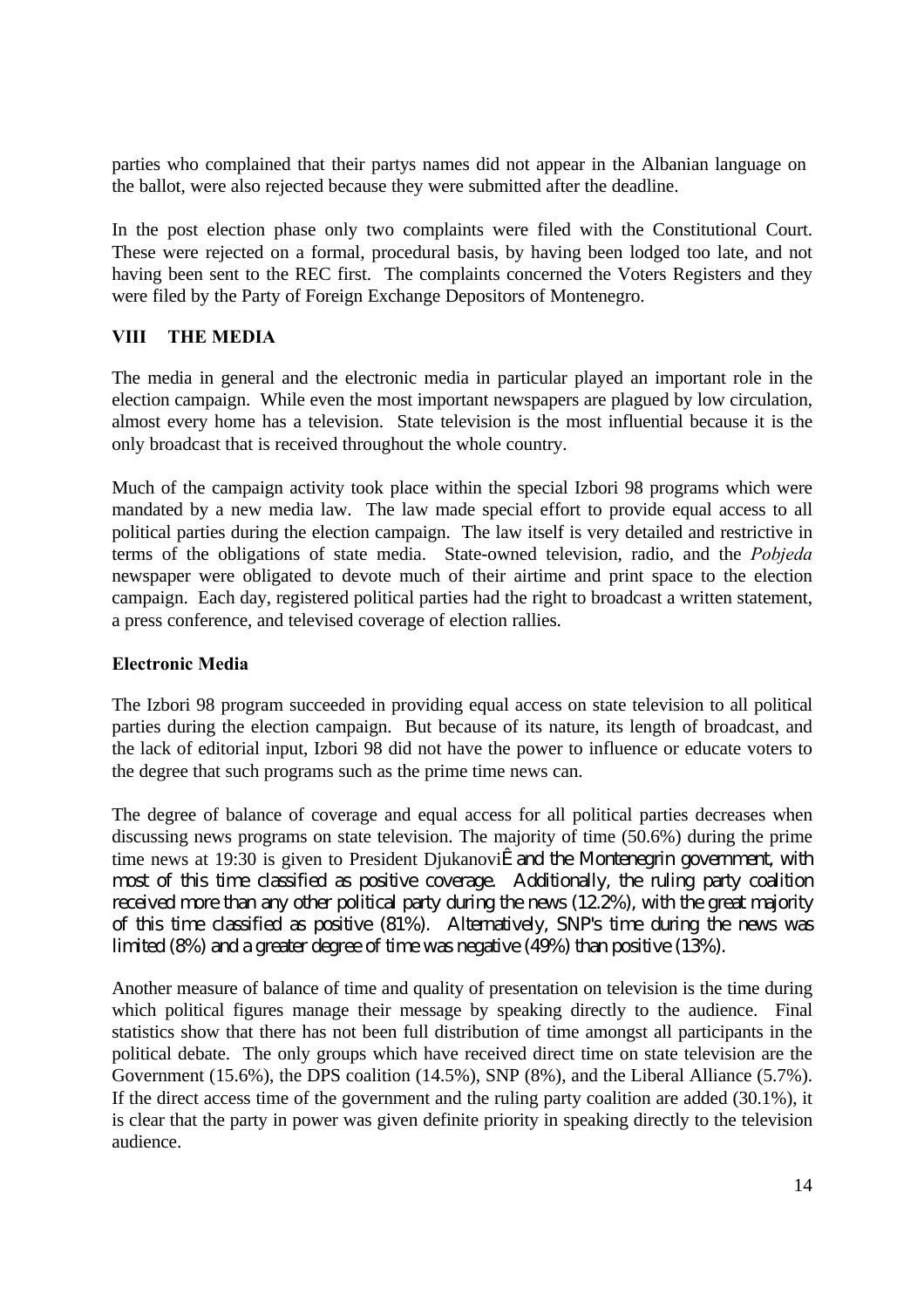#### **Print Media**

Results from the ODIHR monitoring effort show that all parties were given equal access to *Pobjeda* during the campaign and that all parties were represented in a fair manner.

Outside of the Izbori 98 section, *Pobjeda* dedicated the vast majority of its space to positive coverage of the party in power (96%). The comment can be made that this space allocation gave a disproportionate amount of positive coverage to DPS and the ruling party coalition during the election campaign to a degree that went beyond the need for information about government activities.

Coverage in Montenegrin privately-owned media (*Vijesti* listed below) showed that their editorial line closely followed that of state media. Additionally, Serbian-based media (*Politika, Politika Express, Vecherny Novosti*) virtually reported nothing but negative coverage of the ruling party.

A summary of conclusions on quality of coverage for each newspaper are listed in statistical form below:

|             | Pobjeda  |             |             | Vijesti |             |                          | Politika |             |                          | Politika Express |             |             | <b>Vecherny</b><br>Novosti |          |              |
|-------------|----------|-------------|-------------|---------|-------------|--------------------------|----------|-------------|--------------------------|------------------|-------------|-------------|----------------------------|----------|--------------|
| % of space  | $+$      | $=$         | ٠           | $+$     | $=$         | $\overline{\phantom{a}}$ | $+$      | $=$         | $\overline{\phantom{a}}$ | $+$              | $=$         | ۰           | $+$                        | $=$      | ٠            |
| <b>DPS</b>  | 37.5     | 62.5        | $\mathbf 0$ | 64.9    | 18.3        | 16.8                     | 1.0      | 1.0         | 98                       | $\mathbf 0$      | 0           | 100         | 30                         | 14       | 56           |
| <b>SNP</b>  | $\Omega$ | $\mathbf 0$ | 0           | 36.3    | $\mathbf 0$ | 63.7                     | 99       | $\mathbf 0$ | 1.0                      | 100              | $\mathbf 0$ | $\Omega$    | 79                         | $\Omega$ | 21           |
| <b>LSCG</b> | $\Omega$ | 0           | 0           | 96.6    | 2.6         | 0.8                      | 85.7     | $\mathbf 0$ | 14.3                     | 100              | $\mathbf 0$ | $\mathbf 0$ | 99                         | $\Omega$ | $\mathbf{1}$ |
| <b>SRS</b>  | 0        | $\mathbf 0$ | 0           | 80      | $\mathbf 0$ | 20                       | 100      | 0           | $\mathbf 0$              | 100              | $\mathbf 0$ | 0           | 100                        | 0        | 0            |

- + positive
- $=$  neutral

- negative

#### **Role of Serbian Media**

One of the first concerns for election campaign shared by members of government and journalists was that the Serbian media would play an active and influential role in the Montenegrin election campaign. The state-controlled Serbian media were to a great degree very biased in their coverage of Montenegrin politics and the election campaign. It can be stated in general that most time in Serbian media was either dedicated to negative publicity of President Djukanoviæ and the Montenegrin government, or highly positive coverage of Mr. Bulatoviæ.

While Montenegrin media are subject to the media law, Serbian media were not. *Politika* and *Politika Express* both published public opinion polls in the week before election day; such publication is prohibited by Montenegrin media law. Additionally, open campaign articles were published in many Serbian newspapers up to election day.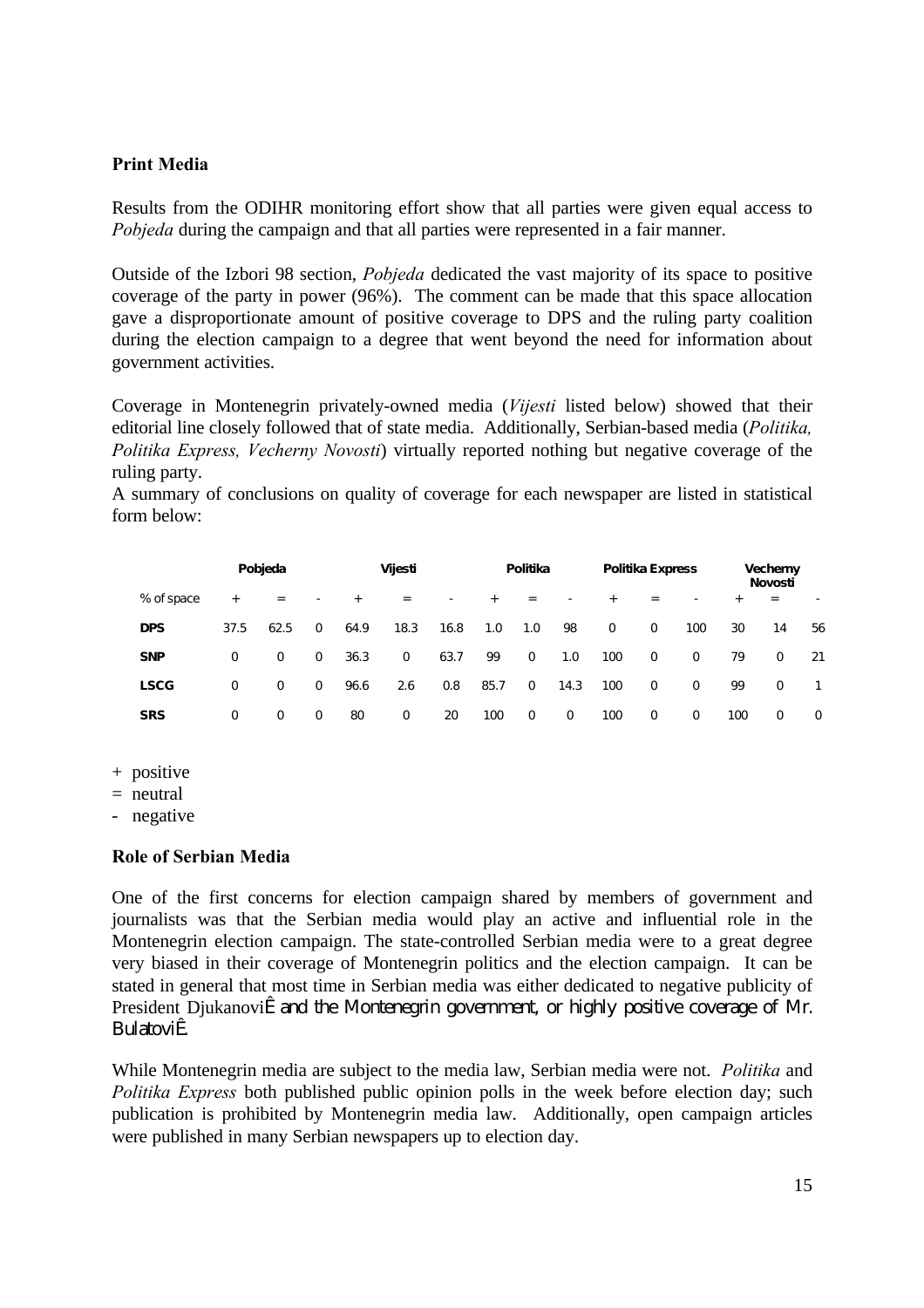ODIHR monitored RTV news broadcasts via satellite for the ten days prior to election day. On average, approximately 8-10 minutes during the 19:30 news program was dedicated to coverage of the Montenegrin elections. The SNP received 80% of this time, with very positive comments about Mr. Bulatoviæ and the campaign of his party. All of the time devoted to the DPS or President Djukanoviæ was negative. Two days before the elections, the coverage turned from positive coverage of SNP to very slanderous coverage of Mr. Djukanoviæ and the ruling party coalition.

## **IX OBSERVATION ON POLLING DAY**

On election day, observers visited almost 700 polling stations representing 65 % of all the polling stations.

The voting was generally conducted in a calm and correct manner. Voter turnout was 75 % of the total number on the voters registered. If one adjusts for the 32,000 that were on the voters registers, but not elegible to vote, the turnout figure is over 80%. The high turnout showed that the citizens of Montenegro wanted to exercise their civil rights and take responsibility over their future.

Some problems were reported including a slow process in some polling stations, overcrowded polling stations and queues. Some of these problems could possibly have been overcome by using the parties' authorised members of the polling boards more actively in the administration of the work.

The statistics from the observers' reporting forms show that almost all issues related to the voting and counting process were assessed to be positive. The following is an extract of the answers only, based upon approximately 765 returned forms:

| <b>Question on observation form</b>  | Answer         | <b>Comment</b>                 |
|--------------------------------------|----------------|--------------------------------|
| Were any voters refused the right to | $Yes - 51.6\%$ | Of yes:                        |
| vote?                                | $No - 48.4\%$  | a) 24.5% not on register       |
|                                      |                | b) 19.4% no Identification     |
|                                      |                | documents                      |
|                                      |                | c) $56.1\%$ no unique          |
|                                      |                | identification number or other |
|                                      |                | missing information.           |
| Had any voters without unique ID     | $Yes -$        | In 80% of those who answered   |
| number been circled on the register? | 7.8%           | yes, the number was less than  |
|                                      | $No - 92.2\%$  | three per polling station      |
| Did you observe intimidation of any  | Yes-           |                                |
| voters?                              | 1.4%           |                                |
|                                      | No - 98.6%     |                                |
| Were any unauthorised persons        | $Yes -$        |                                |
| inside the polling station           | 3.1%           |                                |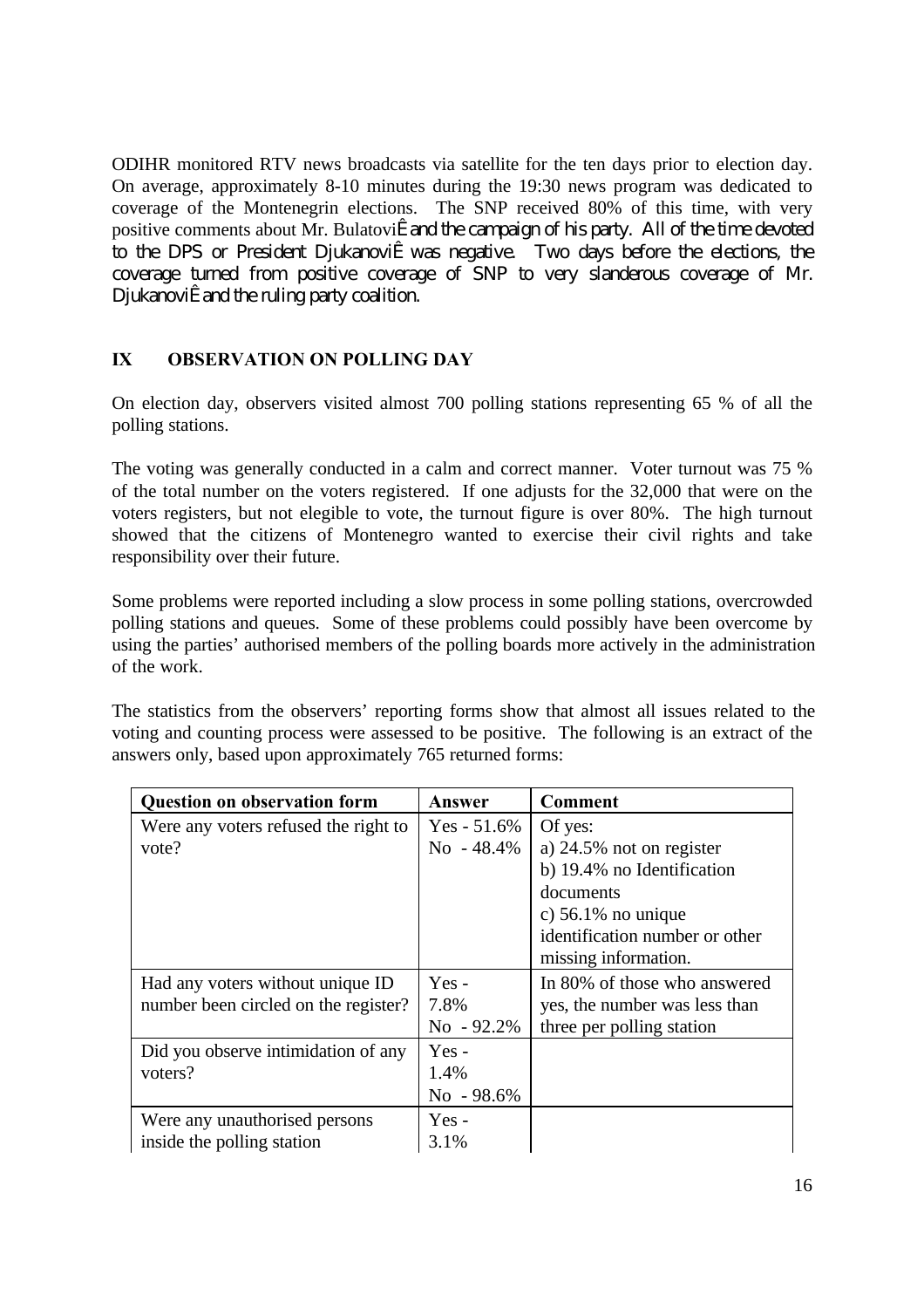|                                     | $No - 96.9\%$  |      |                        |
|-------------------------------------|----------------|------|------------------------|
| Did you observe instances of family | $Yes - 19.8\%$ |      |                        |
| voting?                             | $No - 80.4\%$  |      |                        |
| Did you observe instances of open   | $Yes -$        |      |                        |
| voting                              | 3.8%           |      |                        |
|                                     | $No - 96.2\%$  |      |                        |
| Overall assessment of voting        |                | Poor | $0 = 1.4 \%$           |
| process                             |                |      | $1 = 2.0\%$            |
|                                     |                |      | $2 = 10.5\%$           |
|                                     |                |      | $3 = 32.5%$            |
|                                     |                |      | Excellent $4 = 53.6\%$ |

The overall assessment can be translated into 84 on a scale from 0 to 100.

The observers' reports include the following:

- Two of the polling stations observed had not applied the polling station stamp on the reverse side of the ballot paper. In one of the cases the voting was suspended and the polling station closed.
- A number of voters were turned back because of minor inaccuracies on the ID number. A recommendation issued by the REC at mid day contributed to a solution of the problem, even though it may have caused some differences in the treatment of voters.
- Family voting is still a widespread practice.

A very low number of cases of intimidation were reported by the observers. The 32,000 names in the voters registers representing voters that should not be allowed to vote, were almost everywhere reported to be administered according to the instructions. It should also be noted that no ethnic tension was reported by the observers. The observers rated highly the quality of the voting process.

In the evening of election day the police barred the traffic to the SNP headquarters for a little more than one hour, but the situation was fortunately resolved without any incidents of violence.

The election law states that there may be up to 2,000 voters per polling station, but the REC decided to limit the size to approximately 1,000 voters.

# **X OBSERVATION OF COUNTING**

The observers reported in the same positive way on the counting. The overall assessment was 89 on a scale from 0 to 100. No particular problems were reported.

The observers reported on the results from the polling stations that they observed continuously from the start of the count to the signing of the protocol. This sample of 63 polling stations were distributed all over the country in a way that should represent the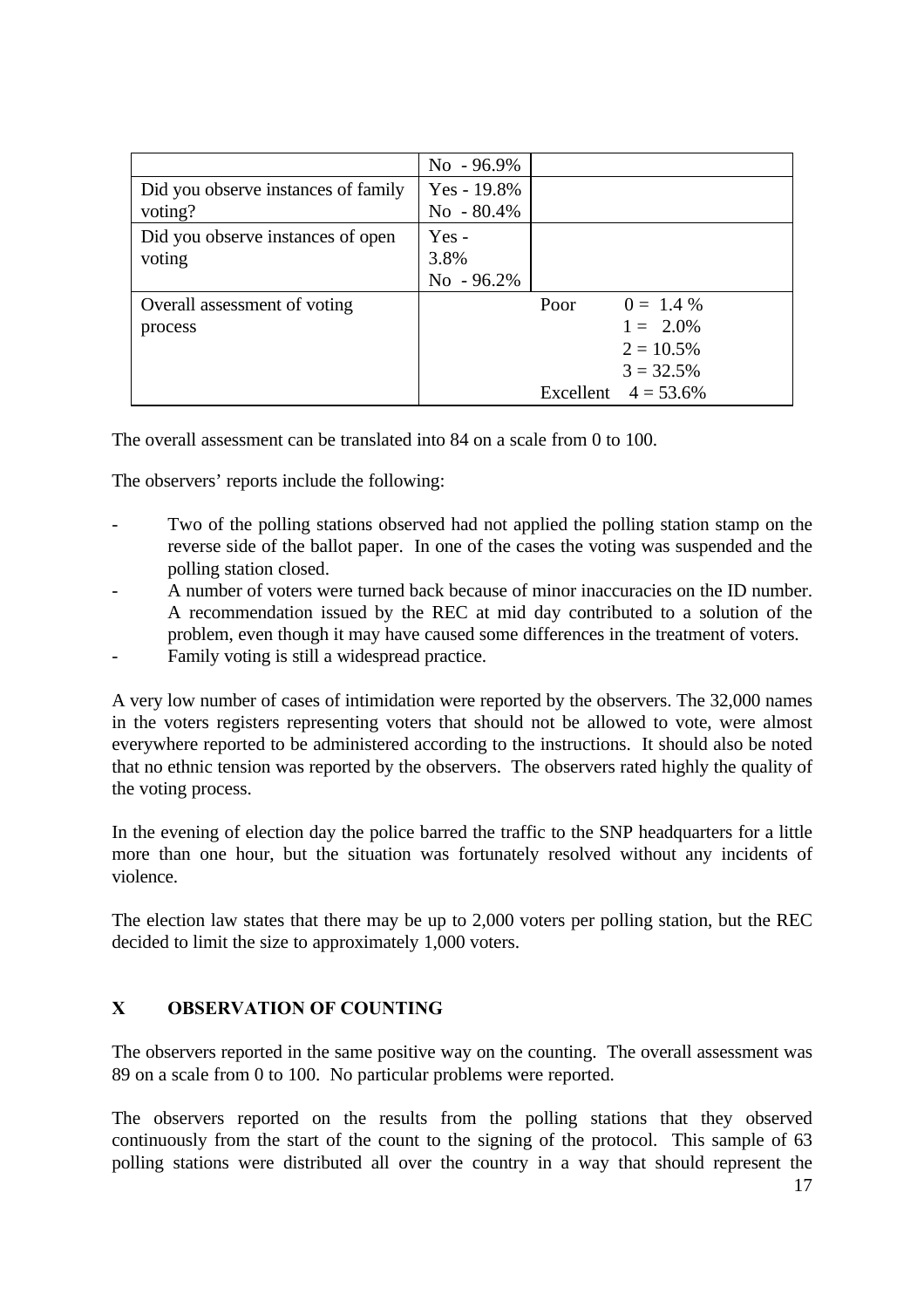population well. However, the number of polling stations is not high enough to give a representative sample with high confidence, but a comparison between the official results and the observed sample can still be of interest.

| <b>Candidate List</b>                                                                                                                             | <b>Official Result</b> | <b>ODIHR Sample</b> |
|---------------------------------------------------------------------------------------------------------------------------------------------------|------------------------|---------------------|
|                                                                                                                                                   | $\frac{0}{0}$          | $\%$                |
| Liberal Alliance of Montenegro                                                                                                                    | 6.3                    | 6.6                 |
| Serbian Radical Party Dr. Vojislav e elj                                                                                                          | 1.2                    | 1.2                 |
| Patriotic Party, Serbian Democratic Party of<br>Montenegro                                                                                        | 0.4                    | 0.5                 |
| Serbian National Radical Party of<br>Montenegro - Milika Ceko Dacevic                                                                             | 0.2                    | 0.3                 |
| Yugoslav Left in Montenegro                                                                                                                       | 0.1                    | 0.1                 |
| Democratic Alliance in Montenegro                                                                                                                 | 1.6                    | 1.1                 |
| Union of Bosniak Muslims - International<br>Democratic Union, Party of National<br>Equality                                                       | 0.1                    | 0.1                 |
| Party of Natural Law                                                                                                                              | 0.2                    | 0.2                 |
| Socialist People's Party of Montenegro                                                                                                            | 36.1                   | 36.6                |
| Serbian People s Party                                                                                                                            | 1.9                    | 1.8                 |
| Party for Protection of Savings Deposits and<br>Social Security of Citizens of the Republic of<br>Montenegro                                      | 0.1                    | 0.1                 |
| Alliance of the communists of Yugoslavia,<br>Alliance of the communists of Montenegro                                                             | 0.5                    | 0.7                 |
| Coalition 'For a better life'<br>Democratic Party of Socialists of<br>Montenegro, People s Party of Montenegro,<br>Social Democrats of Montenegro | 49.5                   | 48.2                |
| Party of Foreign Exchange Depositors of<br>Montenegro                                                                                             | 0.1                    | 0.1                 |
| Party of Democratic Action of Montenegro                                                                                                          | 0.6                    | 0.4                 |
| Democratic Union of Albanians                                                                                                                     | 1.0                    | 2.0                 |
| Party of Human Way                                                                                                                                | 0.1                    | 0.1                 |

The seat allocation was as follows:

Liberal Alliance of Montenegro 5 seats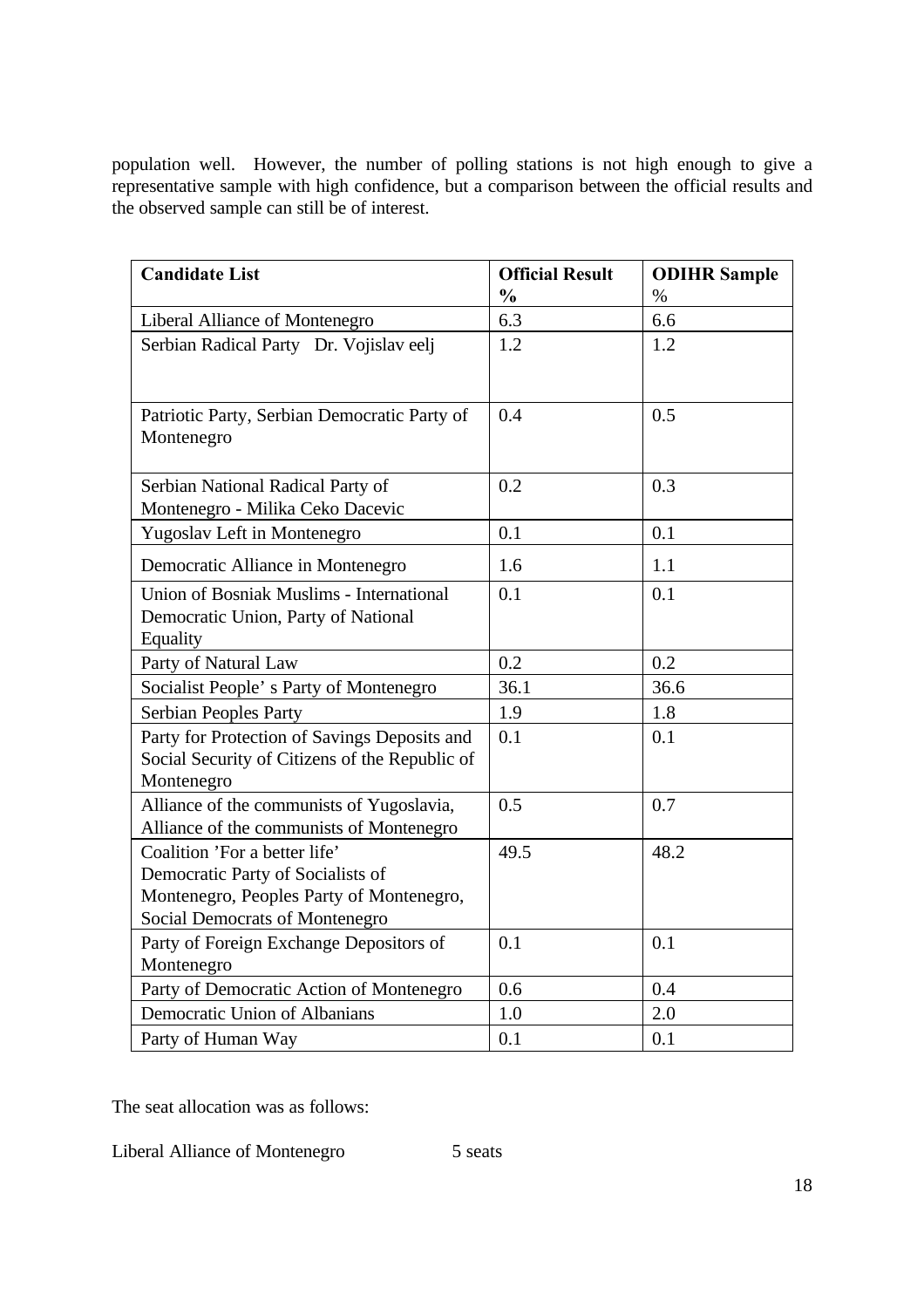| Democratic Alliance in Montenegro      | 1 seat   |
|----------------------------------------|----------|
| Socialist People's Party of Montenegro | 29 seats |
| Coalition 'For a better life'          | 42 seats |
| Democratic Union of Albanians          | 1 seat   |
|                                        |          |
| Total                                  | 78 seats |

## **XI AGGREGATION AND VERIFICATION OF RESULTS**

Intermediate results were published by REC from 02.00 Monday morning. This represents a great step forward in transparency and control as compared to earlier elections. It should, however, be considered to start the publication once the first polling station results are reported in the future.

The detailed tabulation of the polling station results were made available to the public once they were available. This is a very positive contribution to the transparency and it makes it possible for parties, polling board members, the media and observers to cross check the results.

The results were aggregated in two ways: from the MEC protocols and, directly from the Polling Board protocols. By assistance of the Secretariat for Development this has constituted a necessary double check of the results. Such a scrutinized process should be institutionalised, and it should be made clear that the REC has the authority to correct all possible mistakes in the aggregation all the way from the polling station level.

The accounting of the used and unused ballot papers on all levels should also be made available.

The results reported by our observers from the 63 polling stations observed were checked against the official tabulation, and they all match.

## **XII RECOMMENDATIONS**

Based upon the observations of the full electoral process, the OSCE/ODIHR Election Observation Mission recommends the following:

• An electoral system based upon a combination of geographical constituencies and national compensatory mandates should be considered. The constituency boundaries should take both administrative boundaries as well as the concentration of ethnic minorities into account. With such a system, special arrangements for the Montenegrin-Albanian minority should not be needed.